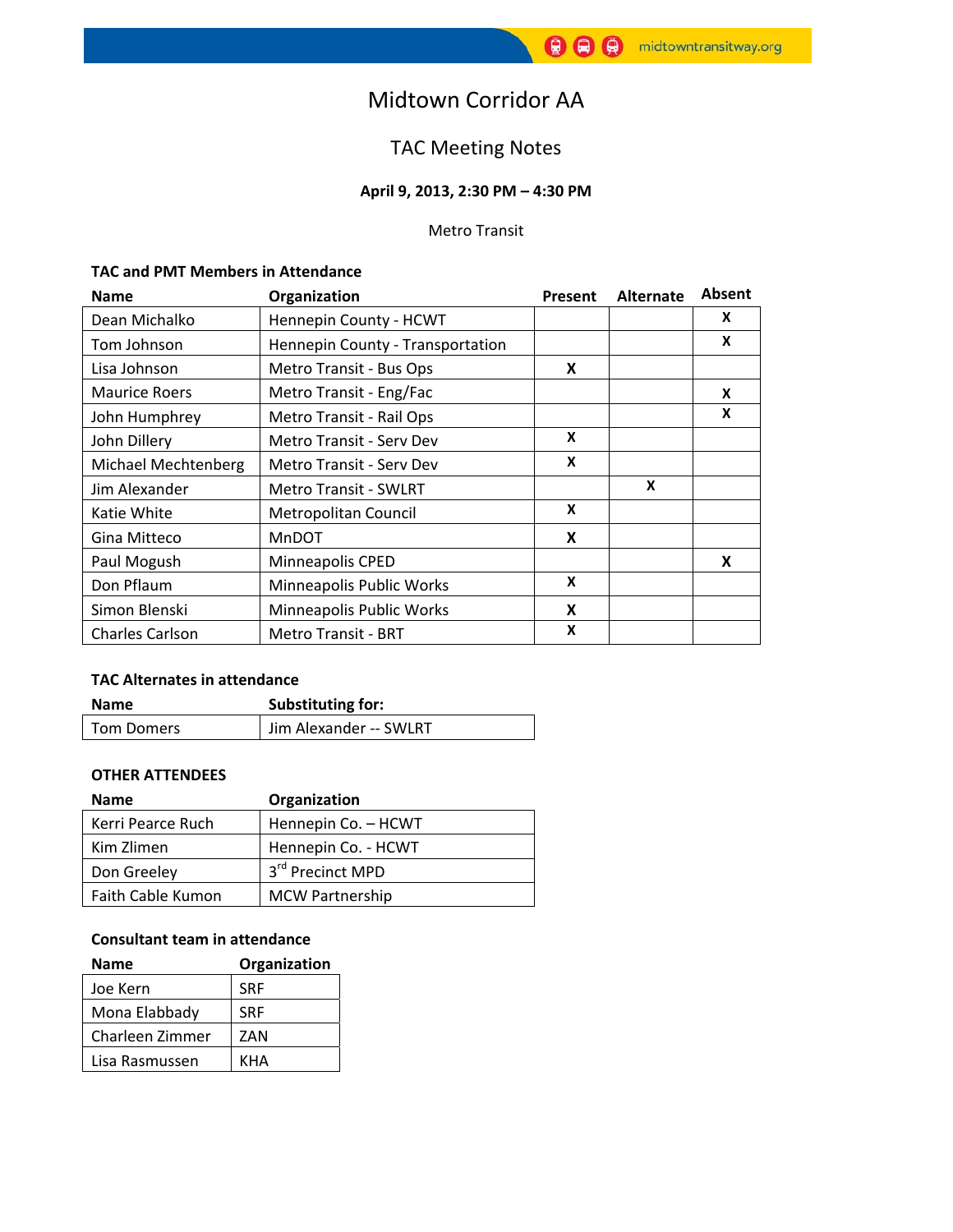### Meeting Notes

- 1. Introductions
- 2. Screening Results
	- Lisa Rasmussen presented the initial alignment drawings and cross sections
		- o The connection to the West Lake Station is not yet determined. It will either be at grade or include a vertical connection from the Lake Street Bridge. Tom Domers mentioned this is currently being studied as part of Southwest LRT. The Midtown study will coordinate with the analysis being done for Southwest LRT.
		- o The extra track for turnarounds is to provide temporary storage for a streetcar/LRT vehicle, so that drivers can layover at the end of a trip. The vehicle does not physically turnaround, instead the driver just moves to the other side of the vehicle.
		- o At this point in the study we are assuming that Arterial BRT only runs from West Lake to the Midtown Hiawatha LRT Station. This may change later in the study.
		- o Bump out stations are assumed for Arterial BRT on Lake Street.
		- o On the Loop Alternative, Mike Mechtenberg said it may be too confusing to have unpaired stations on Lake Street.
		- o Don Greeley asked if a Streetcar on Lake Street would reduce bus traffic on Lake Street. The details of how much local bus service remains on Lake Street will be evaluated during future phases of the project.
	- Mona Elabbady reviewed the screening criteria
		- o Mike Mechtenberg mentioned we may want to take a look at the small area plans along Lake Street to see if they are consistent with the alternatives. Don Pflaum said the plans do not get into preferred alignments and probably will not be helpful.
		- o Mona explained that Greenway alternatives were docked points on access, because vertical connections are required to bring passengers down to the Greenway.
	- Mike reviewed the scoring for each alternative
		- o Joe Kern mentioned that the purpose of the initial screening analysis is to look for differentiators between alternatives to eliminate the unreasonable alternatives.
		- o John Dillery said that the exact number of stations you build may change and therefore would affect the access scores for each alternative. Mona said that the PMT realizes this is true, but the scores are based on station recommendations from existing studies.
		- o The question was asked that if Streetcar is built in the Greenway, would it preclude Arterial BRT from being built on Lake Street. The AA will help us answer that question.
		- o Kerri Pearce Ruch asked if the project would need to build facilities for the drivers. It was generally agreed that a bathroom facility would be needed on at least one end of the alignment whether on Lake Street or on the Greenway. However, a bus alternative is a little more flexible on this issue, because the driver can drive off the alignment to reach a bathroom facility.